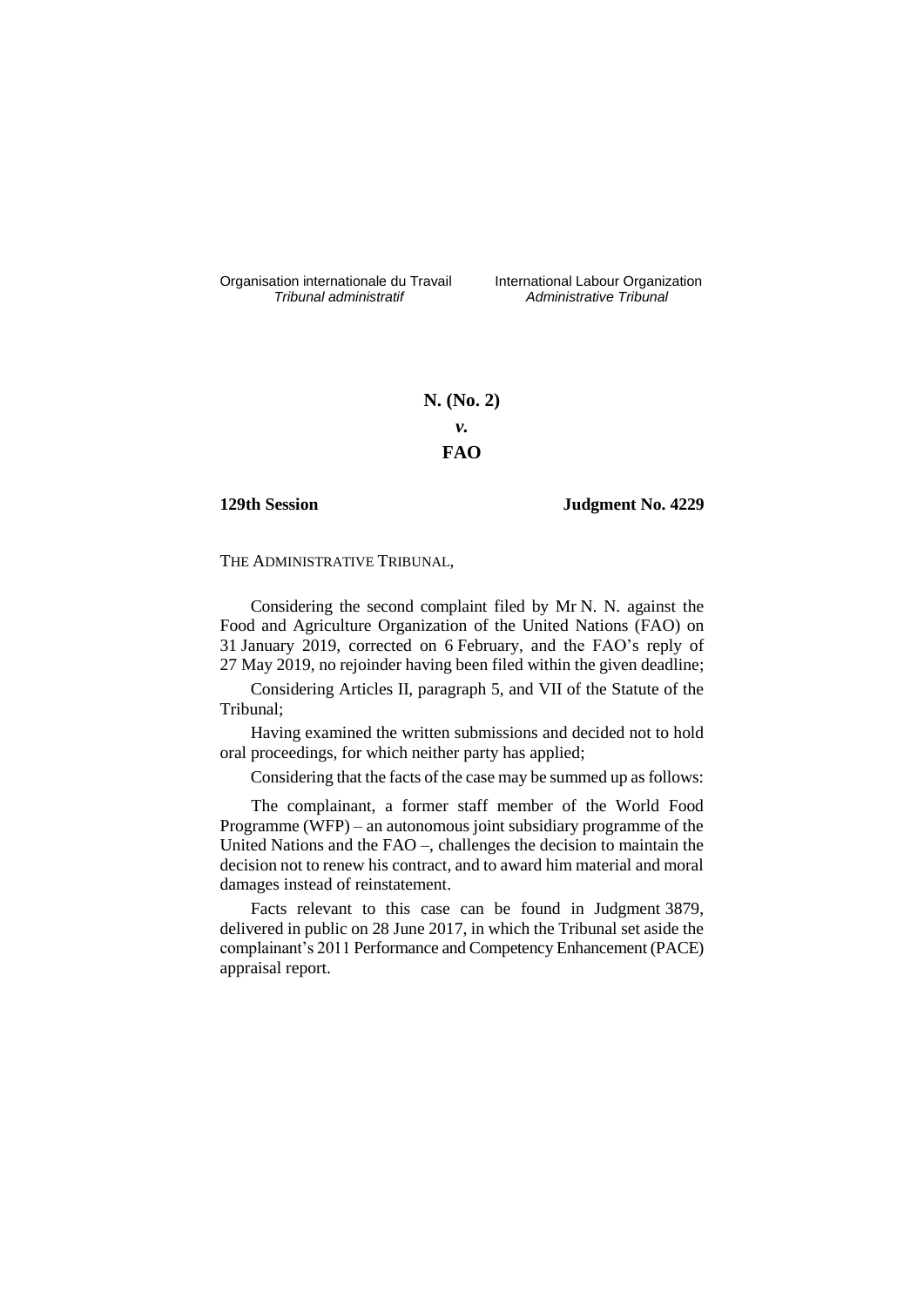In March 2013 the complainant challenged the "unsatisfactory" overall rating in his 2012 PACE appraisal report through the PACE recourse procedure. An *ad hoc* Review Group was established and recommended maintaining the unsatisfactory rating, which the Administration did by a decision of 30 April 2013.

By a memorandum of 2 May 2013 the complainant was informed that, as the "unsatisfactory" overall rating in his 2012 PACE appraisal report was upheld, WFP had decided not to renew his appointment beyond its expiry date of 3 June 2013 based on unsatisfactory service. The decision also referred to paragraph 308.4.16 of the Administrative Manual which provides that: "A staff member whose service has been reported as unsatisfactory for two successive qualifying periods is subject to transfer, demotion or separation."

In May 2013 the complainant appealed to the WFP Executive Director against the decision not to change the unsatisfactory overall rating in his 2012 appraisal report, as well as the decision not to renew his fixed-term contract. The appeal was suspended at his request until 25 March 2015. On 22 May 2015 the WFP Executive Director upheld both decisions. The complainant appealed to the Appeals Committee against that decision on 10 July 2015.

In its report of 19 January 2018, the Appeals Committee, which had heard the complainant, recommended dismissing the appeal in its entirety, on the grounds that the 2012 PACE appraisal report was not vitiated by procedural flaws and that the decision not to renew the complainant's contract was lawful as the temporary nature of the complainant's fixed-term appointment enabled WFP to decide the nonrenewal based solely on the "unsatisfactory" overall rating of his 2012 PACE appraisal report.

By a decision of 14 November 2018 the FAO Director-General decided to remove the 2012 PACE appraisal report from the complainant's file on the ground that, mindful of Judgment 3879, he considered that it did not indicate whether the specific weighting ratio recommended in the PACE Instruction Booklet had been taken into account in reaching the "unsatisfactory" overall rating. As the complainant's 2012 PACE appraisal report was set aside, so was the decision of non-renewal on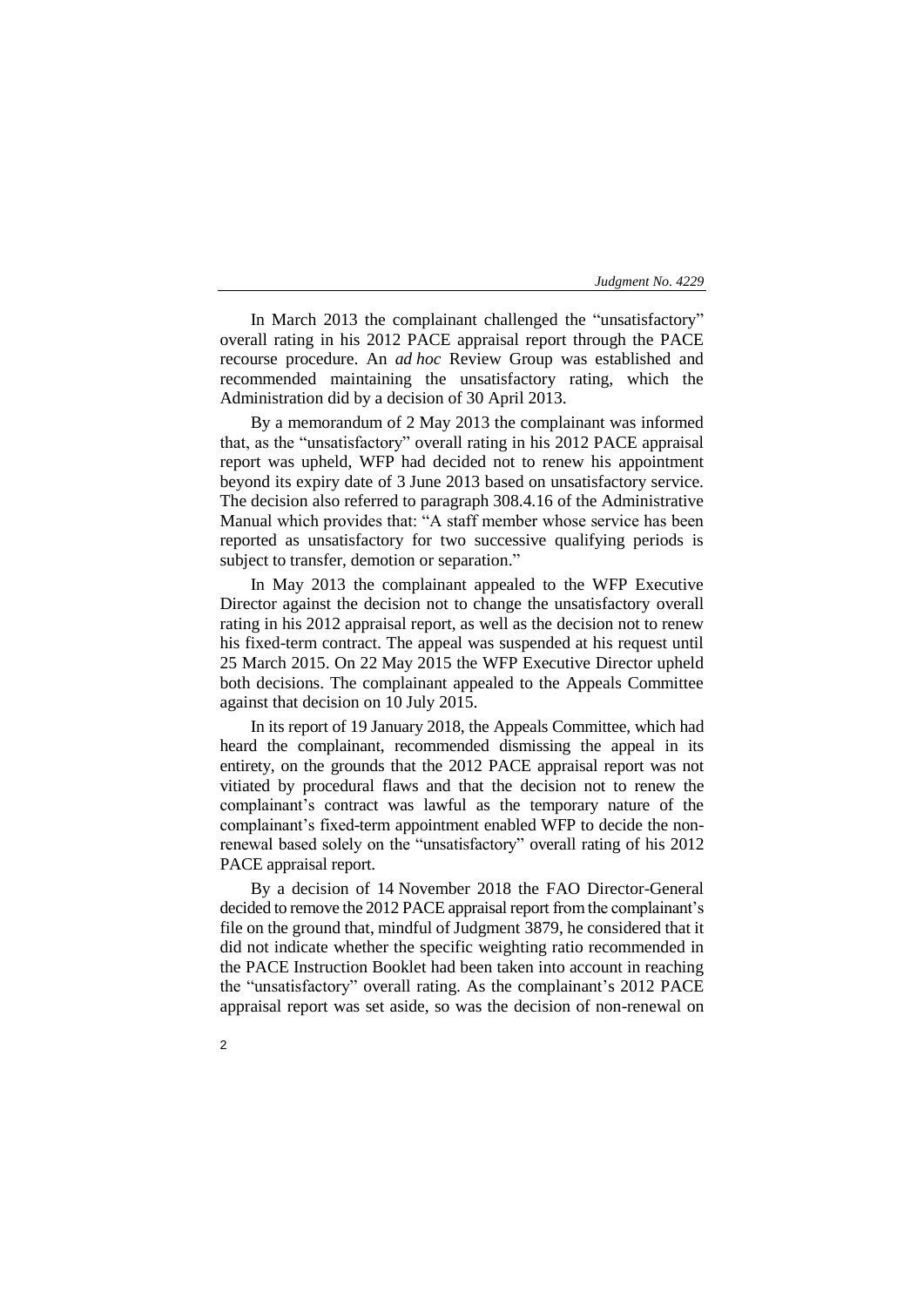which it was based. The complainant's claim for reinstatement was dismissed, as there were no exceptional circumstances warranting his reinstatement, but he was awarded 70,000 euros in material and moral damages. That is the impugned decision.

The complainant asks the Tribunal to quash the impugned decision, to order his reinstatement and to order the payment of all his salary and allowances from the date of his separation to the date of his reinstatement. He claims moral damages, as well as 5,000 euros in costs.

The FAO asks the Tribunal to dismiss the complaint.

In the meantime, the complainant filed an application for interpretation of Judgment 3879 arguing that, as the Tribunal had set aside his 2011 PACE appraisal report, the basis for the decision not to renew his contract on the ground of unsatisfactory service for two successive periods in 2011 and 2012 no longer existed. In Judgment 4179, delivered in public on 3 July 2019, the Tribunal dismissed the complainant's application for interpretation of Judgment 3879. The Tribunal found under consideration 4 that "point 2 of the decision in Judgment 3879 is clear and unambiguous. It means that, the Tribunal having set aside the complainant's 2011 PACE appraisal report and ordered its removal from his file, it is not to be taken into account as a valid PACE appraisal report affecting any decisions or actions concerning the complainant."

## CONSIDERATIONS

1. The complainant joined WFP in May 2010 as an Internal Auditor at grade P-4 under a fixed-term contract. In his final probationary performance appraisal report his overall performance was rated as "satisfactory". His appointment was subsequently confirmed and renewed. At the material time, it was due to expire on 3 June 2013. It was not renewed after that date. His supervisor had rated his overall performance as "unsatisfactory" in his 2011 PACE appraisal report. His 2012 overall performance was also rated as "unsatisfactory". The memorandum of 2 May 2013, which informed the complainant that his appointment would not be renewed beyond its expiry date stated that that action was taken: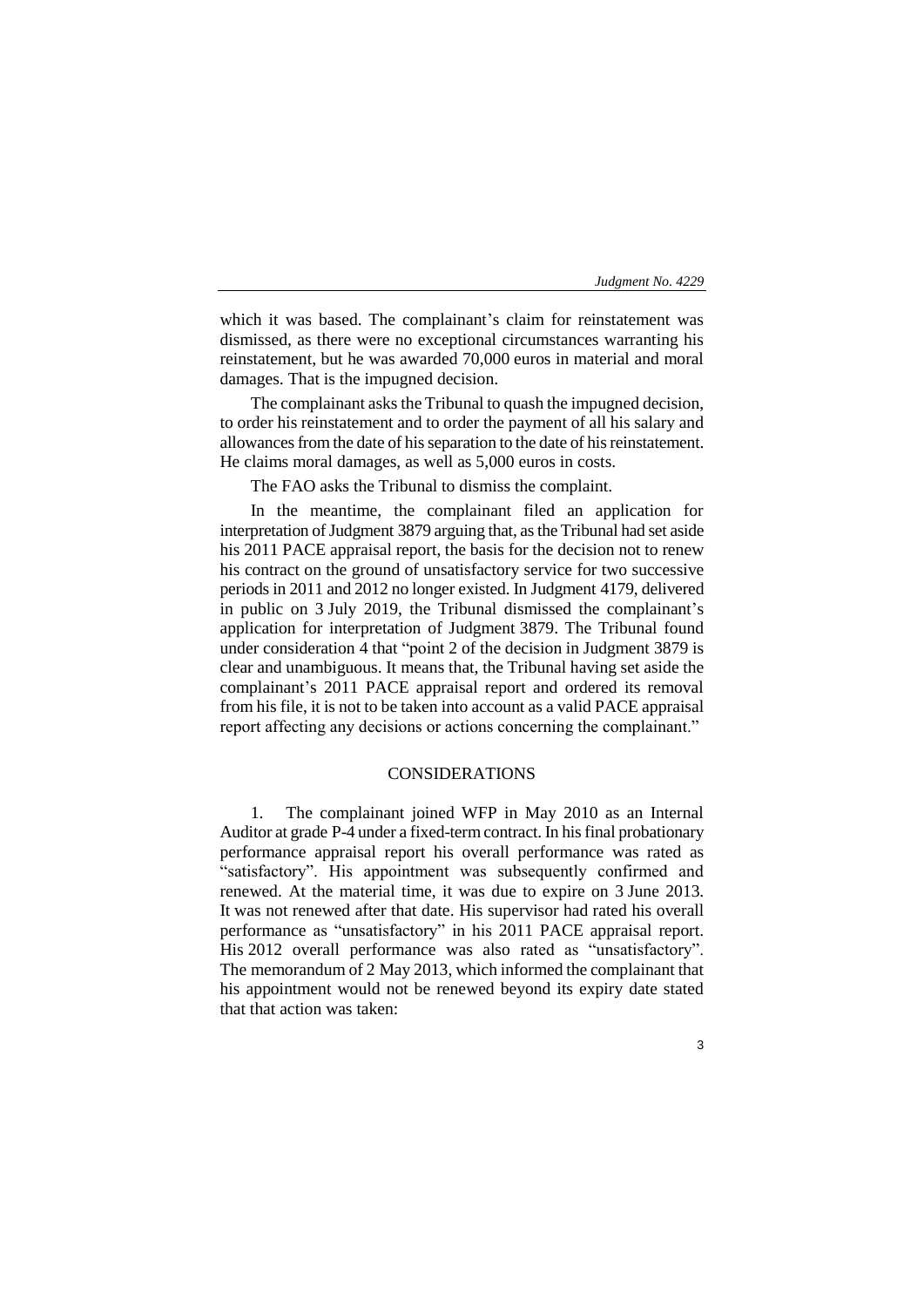"[p]ursuant to WFP/FAO HR Manual [paragraph] 308.4.16: 'A Staff Member whose service has been reported as unsatisfactory for two successive qualifying periods is subject to transfer, demotion or separation.' Furthermore, WFP/FAO HR Manual [paragraph] 314.2.1 states: 'A staff member who holds a confirmed appointment may be separated, following written warning, for failure to perform prescribed duties in a satisfactory manner [...]'. In addition, WFP/FAO HR Manual [paragraph] 305.5.123 provides: 'Fixed-term appointments do not carry any expectation of, or imply any right to, extension or conversion to any other type of appointment; such appointments expire according to their terms, without notice or indemnity'."

However, in Judgment 3879, delivered in public on 28 June 2017, the Tribunal held that the complainant's 2011 PACE appraisal report was invalid. It accordingly set it aside, and ordered that it be removed from his file and disregarded for subsequent action.

2. The Director-General correctly decided, in the impugned decision of 14 November 2018, to reject the Appeals Committee's recommendation that the complainant's 2012 "unsatisfactory" overall rating was valid as "not well founded" and effectively set it aside. He also correctly decided that that PACE appraisal report would be removed from the complainant's file. He further correctly decided, by extension, to reject the Appeals Committee's recommendation to dismiss the complainant's request to set aside the decision not to renew his fixedterm appointment, thereby accepting that that decision was unlawful. The complainant accepts that these decisions were correct. He however challenges other aspects of the impugned decision and the remedies which it awarded him, particularly the Director-General's decision not to reinstate him to his post but to pay him 70,000 euros in material and moral damages for his "lost opportunity to be considered for renewal".

3. The complainant takes particular issue with the following statement in the impugned decision:

"With regard to your request for reinstatement with full retroactive pay, I note that you were employed with [WFP] for the limited period of three years and that your fixed-term appointment provided that it had no expectation of renewal. I also note that, although your final PACEs for 2011 and 2012 have been set aside, your performance ratings during those periods have not been revised to 'satisfactory'. Considering the lack of confirmed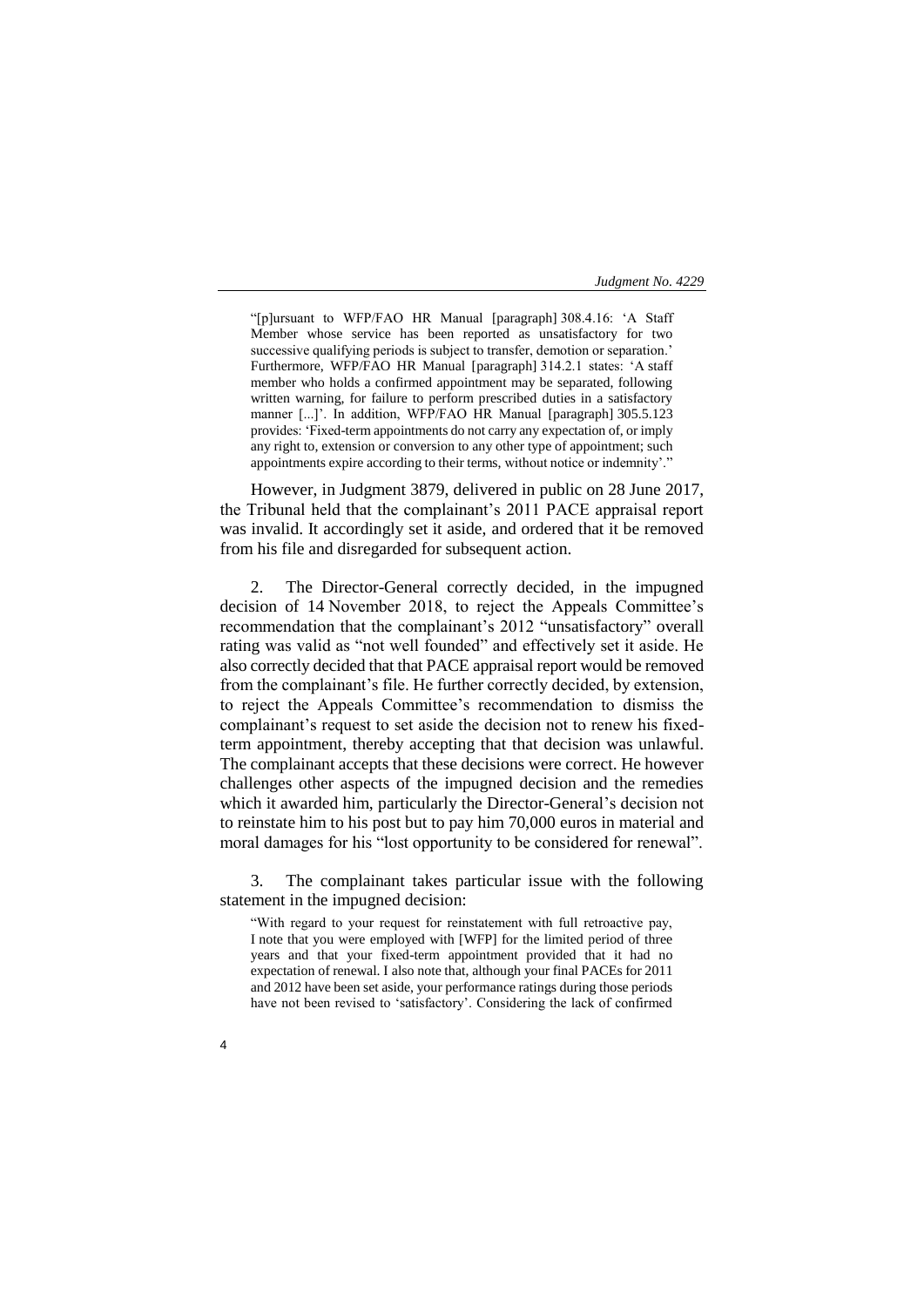5

satisfactory performance for 2011 and 2012, as well as your probationary appraisal, which, though satisfactory, also noted concern with your drafting of audit observations, there is no guarantee that your contract would have been renewed further notwithstanding the procedural issues concerning your PACEs. I therefore consider that there are no exceptional circumstances in this case warranting your reinstatement."

4. In the Tribunal's view, it was mistaken for the impugned decision to rely on the fact that the complainant's 2011 and 2012 PACE appraisal reports gave him an "unsatisfactory" overall rating, and were not revised to satisfactory, as well as concerns that were stated in the complainant's probationary appraisal (which actually gave a satisfactory rating), as bases for finding that his reinstatement was not warranted. Accordingly, the impugned decision will be set aside to the extent that it denied reinstatement. However, inasmuch as the complainant held a fixed-term appointment that expired on 3 June 2013 rather than a continuing appointment, and given the time that has passed, the Tribunal considers that it is not appropriate to order his reinstatement (see, for example, Judgment 4063, consideration 11).

Notwithstanding the setting aside of the impugned decision, the Tribunal considers that the award of 70,000 euros, which the Organization paid to the complainant for the lost opportunity to be considered for renewal, was reasonable. Accordingly, it will be unnecessary to award him any further sum in this regard. Although in the impugned decision the Director-General purported to "set aside" the decision not to renew the complainant's fixed-term contract, the fact remains that the complainant was separated from service without a valid reason and was not reinstated. It is perhaps this, above all, that justifies the significant amount of damages awarded to him by the Director-General. There is no other basis for awarding further damages for the invalid 2012 PACE appraisal report and the unlawful decision not to renew the complainant's appointment.

5. The complainant claims moral damages for excessive delay. It is well settled in the case law that internal appeals must be conducted with due diligence and in a manner consistent with the duty of care an international organization owes to its staff members. It is also settled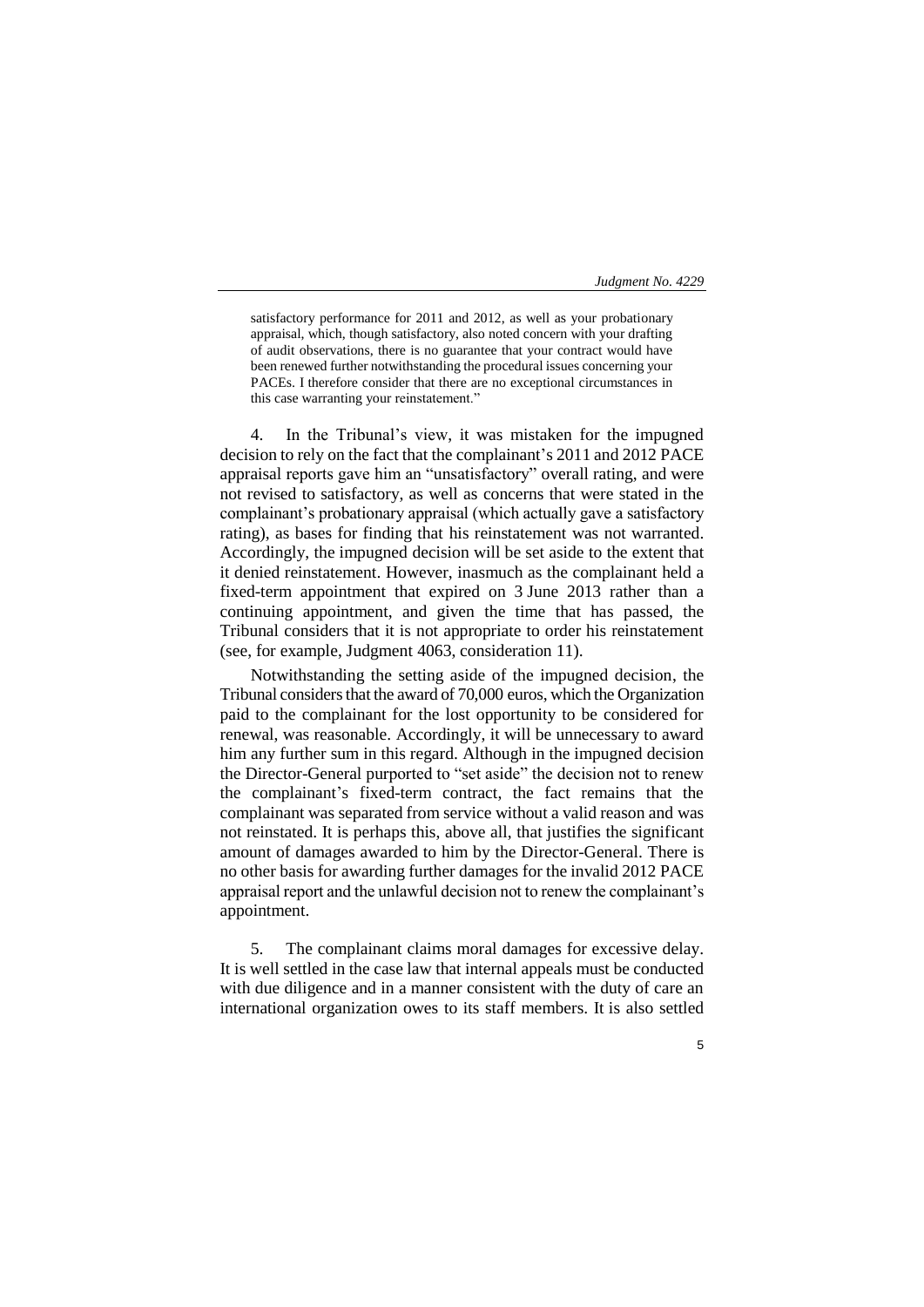that the amount of compensation for unreasonable delay will ordinarily be influenced by at least two considerations. One is the length of the delay and the other is the effect of the delay. These considerations are interrelated as lengthy delay may have a greater effect. The effect of the delay will usually depend on, amongst other things, the subject matter of the appeal (see, for example, Judgment 4100, consideration 7).

6. It was on 31 May 2013 that the complainant filed his appeal against the Executive Director of the WFP's decisions rejecting his request to revise the overall "unsatisfactory" rating in his 2012 PACE appraisal report to "satisfactory" and to renew his appointment. However, the relevant period for the purpose of calculating delay for which the Organization may be responsible falls after 25 March 2015: the date to which the internal appeal proceedings were suspended at the complainant's request.

After this date, the WFP Executive Director upheld both contested decisions in May 2015. The complainant's appeal against this decision is dated 10 July 2015. The Appeals Committee issued its report to the FAO Director-General on 19 January 2018. This was about two years and two months after the last pleadings were filed on 12 November 2015 when the Organization submitted its surrejoinder. The Appeals Committee scheduled a hearing on 23 October 2017. The impugned decision was issued on 14 November 2018: about ten months after the Appeals Committee had issued its report. The relevant period of delay in the internal appeal proceedings was about three years and eight months. This was too long. It was not in keeping with the Organization's duty of care to the complainant, which required it to ensure that the internal appeal was conducted with due diligence.

7. Regarding the impact of that delay, the complainant states that it caused him injury that was even more serious because he was unfairly separated from WFP in June 2013 when the appeal proceedings were ongoing, although he had requested that his appointment be extended until those proceedings were finalized. He states that he has "been mistreated, discriminated [against] and denied [...] opportunities to join other UN Organizations" until the final decision was given.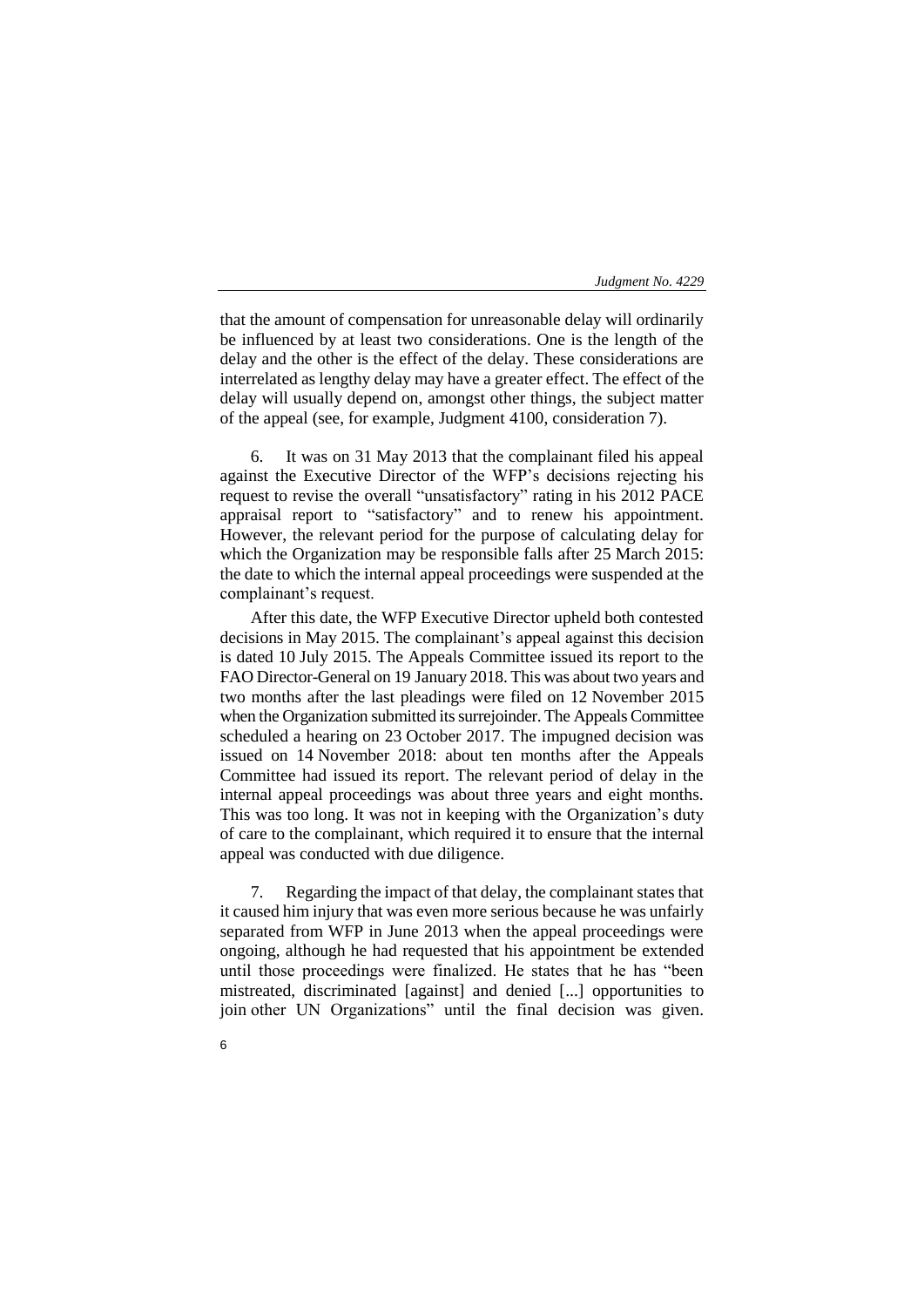7

The FAO submits that the complainant is mistaken because Manual paragraph 331.3.25 states that the filing of an appeal does not have the effect of suspending the implementation of an administrative decision which is the subject of the appeal. While the Tribunal finds no ground on which to hold that the complainant was discriminated against on account of the delay, the FAO's submission does not mean that the length of the delay in the internal appeal proceedings did not cause him injury, albeit that he might not have stated it forensically or with precision. He was obviously anxious over his employment situation but did not pursue other employment options as diligently as he might have done with the hope that he may have been reinstated. The Tribunal holds that this consideration in light of the length of the delay entitles the complainant to moral damages, for which he will be awarded 5,000 euros.

8. The complainant seeks 5,000 euros in costs. The FAO opposes this request on the ground that as the complainant is represented by the Legal Officer of the Association of Professional Staff whose function is funded by the FAO, an award of costs would amount to double payment of legal fees. As the complainant has not disputed this, the Tribunal will award no costs.

# DECISION

For the above reasons,

- 1. The impugned decision of 14 November 2018 is set aside to the extent that it denied reinstatement.
- 2. The FAO shall pay the complainant moral damages in the amount of 5,000 euros.
- 3. All other claims are dismissed.